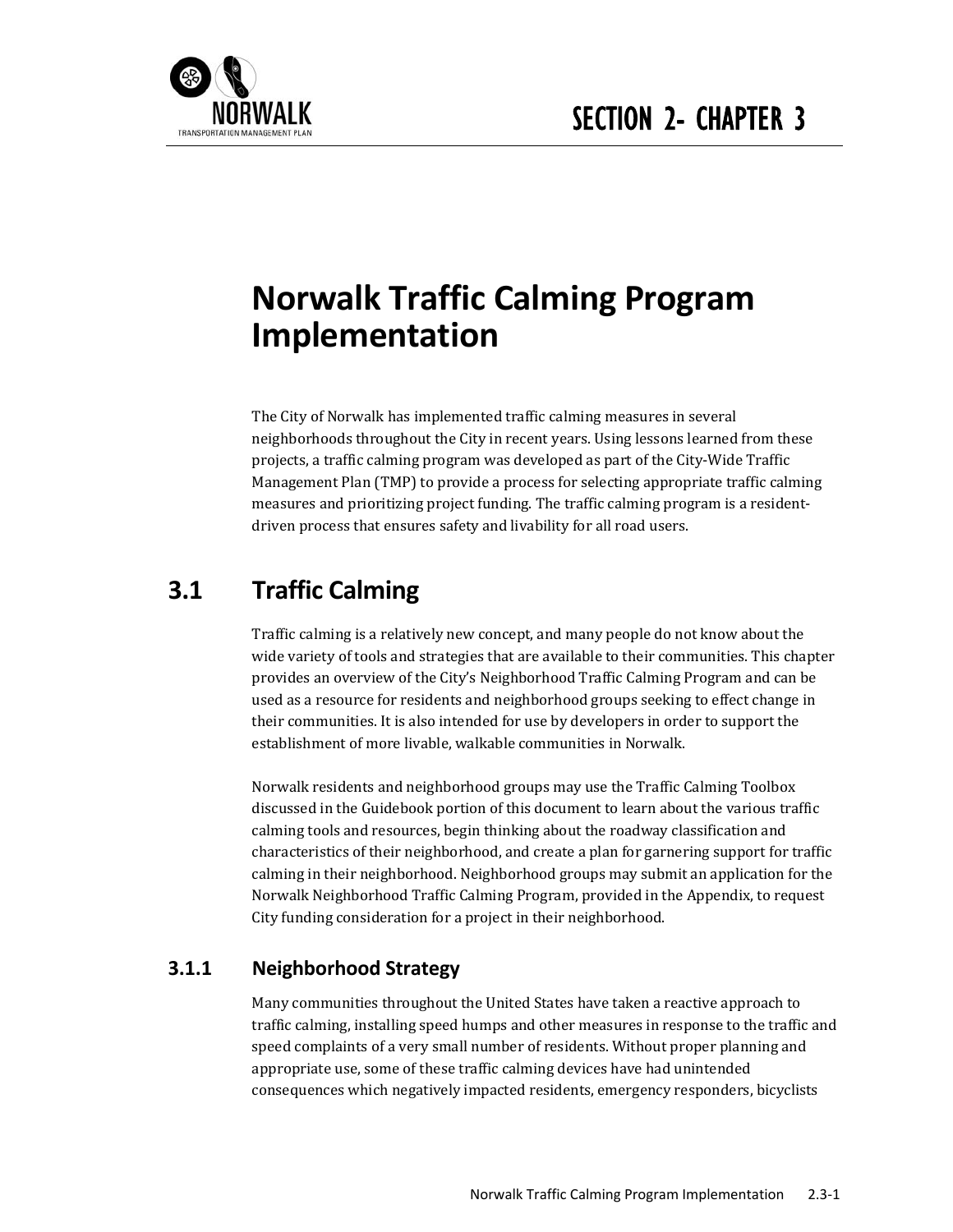

and other road users. Cut-through traffic that is removed from one street may spill over onto the next, impacting other residents. Traffic calming measures mistakenly placed along an emergency response route can slow response times for fire and emergency medical personnel. Bicyclists can be seriously injured if traffic calming devices are not designed properly to accommodate them.

For these reasons, the City of Norwalk is taking a proactive approach to traffic calming, with a structured program which considers technical aspects such as traffic volumes, speeds, and proximity to neighborhood pedestrian generators, as well as public support for the project. This collaborative approach with residents seeks to preserve neighborhood character while solving traffic issues. All new requests for traffic calming must be supported by the neighborhood, not just by residents of a particular street. Applications will be reviewed and prioritized for funding by the City, and the projects which receive funding will be designed by an engineer to ensure the safety and appropriateness of the proposed measures.

# **3.2 Norwalk Traffic Calming Program Overview**

The Norwalk Traffic Calming Program was created to provide a clear structure for addressing traffic concerns in residential neighborhoods. The City of Norwalk will work with residents to design, implement and maintain measures that are effective in calming traffic and enhancing the neighborhood environment.

A Traffic Calming Advisory Committee (TCAC) should be established to advise the Director of Public Works on proposed actions. The committee will be chaired by the City Traffic Engineer and consist of representatives appointed by the respective department heads from the Police Department, the Fire Department, Norwalk Emergency Medical Services, Norwalk Transit District, the Board of Education, the DPW Engineering Division, and the DPW Operations Division.

The Director of Public Works will receive all requests for traffic calming measures on public streets. The traffic calming request is then investigated and studied for suitability by the Department of Public Works (DPW) and a recommendation is made to the Director. All plans which include devices that alter the physical roadway alignment will receive approval from the Common Council before implementation. All plans will receive approval of the Norwalk Traffic Authority.

Traffic calming improvements will be funded annually through the DPW Capital Improvement Program, unless specific funds are provided elsewhere in the city budget, or through grants. Individual projects will be selected for implementation based on the priority scoring system, public support, and available budget. The DPW may determine cut-off dates for the receipt of applications and public opinion surveys to coincide with the development of the City budget.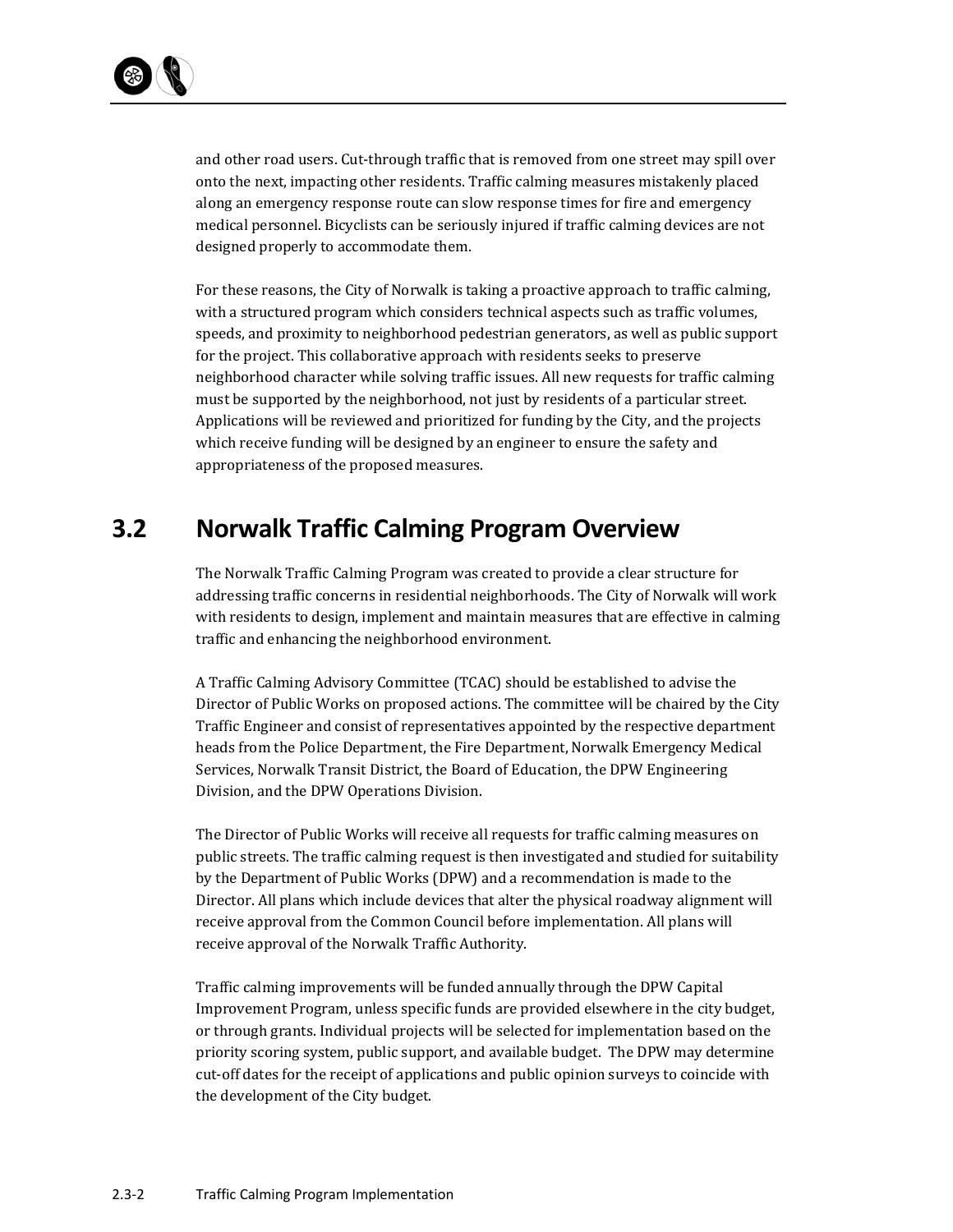#### **3.2.1 Due Diligence**

Successful traffic calming programs have been created and implemented by many local governments across the United States and overseas. To help avoid liability issues, a municipality must maintain documentation that illustrates their program is appropriate, install traffic calming devices based on objective data, and follow procedures when considering and installing such devices. Therefore, the City of Norwalk has adopted a Program Policy to accomplish the goal of minimizing liability issues.

Through its implementation process, the City of Norwalk will design, implement and maintain the accepted traffic calming measures so that drivers, pedestrians, and bicyclists acting reasonably and exercising ordinary care are able to perceive the intent of the measure and safely negotiate it.

Traffic calming measures should be designed using recognized standards and practices of the Institute of Transportation Engineers, AASHTO, and the Connecticut Department of Transportation. Traffic calming designs shall also conform to the Manual on Uniform Traffic Control Devices and Regulations of the State Traffic Commission.

#### **3.2.2 Existing Developments**

The process for implementing traffic calming measures for existing developments consists of a series of steps designed to build community support, identify concerns, collect data, develop solutions and evaluate results. A two-tier process allows for implementation of traffic calming measures in a timely manner when problems can be resolved with fairly routine solutions. When dealing with more complex issues, the process allows for effective management and allocation of resources by prioritizing project areas.

#### **3.2.2.1 Tier 1 Efforts**

Tier 1 focuses on changing driver behavior through education efforts and enforcement. These measures consist of easily implemented, low-cost solutions such as neighborhood traffic safety campaigns, speed display units, targeted police enforcement, and pavement marking changes. Once implemented, these efforts are evaluated for up to one year to determine their effect on traffic. Most neighborhoods find these efforts effective in addressing the traffic concerns identified by the community.

- ◆ Step 1 Submit a Traffic Calming Request Form to the Director of Public Works detailing your traffic concerns, along with a petition of support.
- ◆ **Step 2** If the area qualifies for traffic calming, the DPW determines the scope of the study area, conducts a field review of the site, and collects data.
- ◆ Step 3 The DPW evaluates the request and scores the application according to both threshold and priority scoring criteria.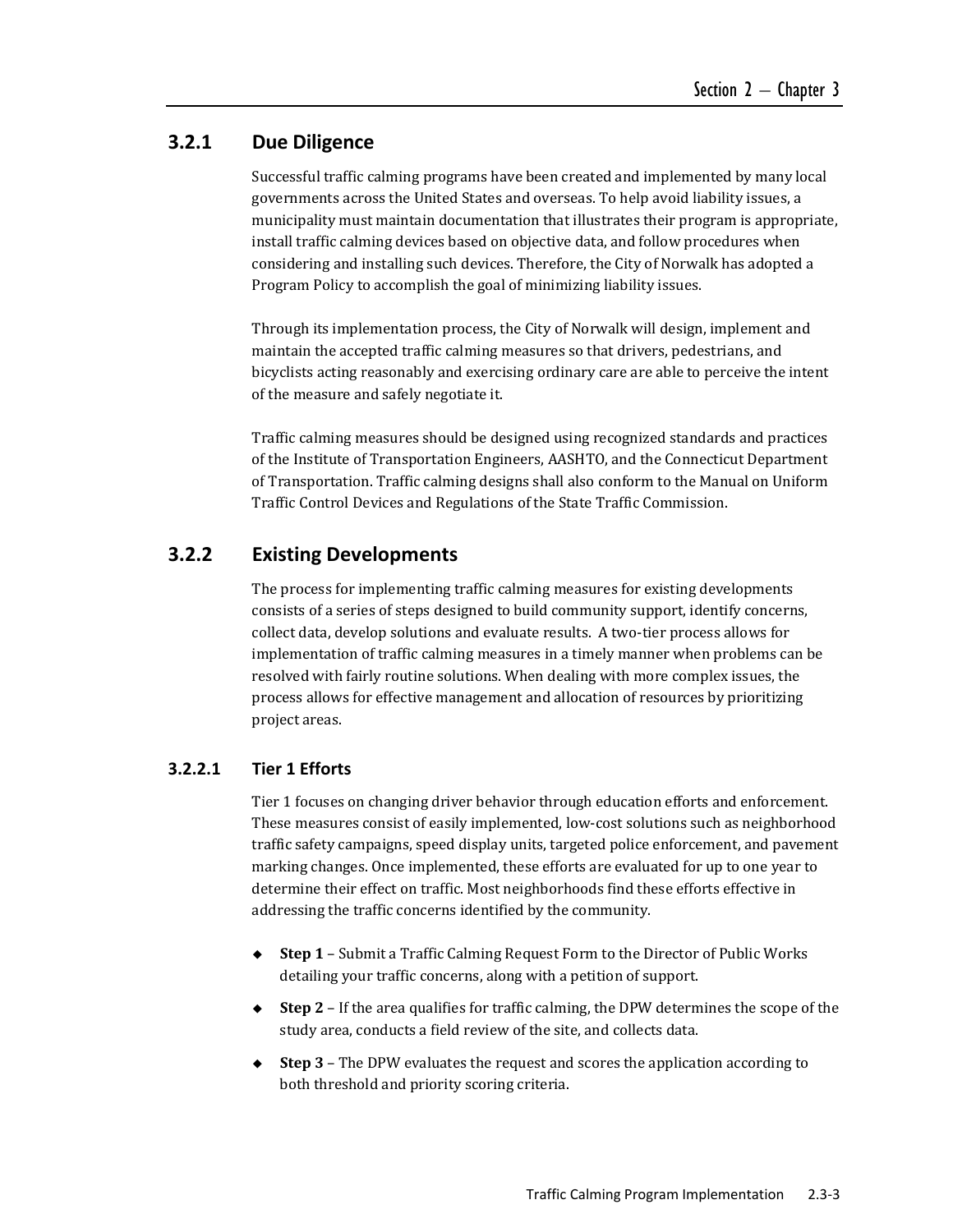

- ◆ **Step 4** DPW sends out information about the findings and recommendations.
- ◆ **Step 5** DPW works with the neighborhood to develop and implement Tier 1 recommendations.
- ◆ Step 6 Over the next 6 to 8 months, follow-up data is collected and the TCAC reviews the effectiveness of the Tier 1 recommendations.
- ◆ Step 7 If the Tier 1 measures are unsuccessful, the TCAC can initiate the Tier 2 process in which physical devices are considered.

#### **3.2.2.2 Tier 2 Efforts**

If Tier 1 efforts are not effective, Tier 2 strategies may be considered. Tier 2 measures consist of physical treatments such as speed humps, median islands, traffic circles and curb extensions. 

- ◆ **Step 1** DPW meets with neighborhood residents (via a neighborhood association if active).
- ◆ **Step 2** Residents are asked if they would be interested in serving on a Traffic Committee to develop a Traffic Calming Plan.
- ◆ **Step 3** The recommended plan is approved by the DPW and presented to the neighborhood.
- ◆ **Step 4** DPW surveys the neighborhood to determine the level of support for the recommended traffic calming plan. If 2/3 of the households surveyed support the proposed plan, then the request is recommended for approval by the Traffic Authority.
- ◆ **Step 5** Once approved by the Traffic Authority, a final design is developed by DPW.
- ◆ **Step 6** Approved projects are prioritized for inclusion in the Capital Improvement Program according to the priority scoring criteria developed under Tier 1 and available funding.
- $\blacklozenge$  **Step 7** The DPW constructs the traffic calming device.
- ◆ **Step 8** The traffic calming device is evaluated 6 months after installation and modified if necessary.

#### **3.2.3 New Developments**

Applicants for new subdivisions or other residential developments are encouraged to integrate traffic calming strategies into the site plan. Slow points should be constructed at regular intervals of 600 to 1,000 feet and, where possible, street parking and landscaping should be used to reduce the visual impact of roadways.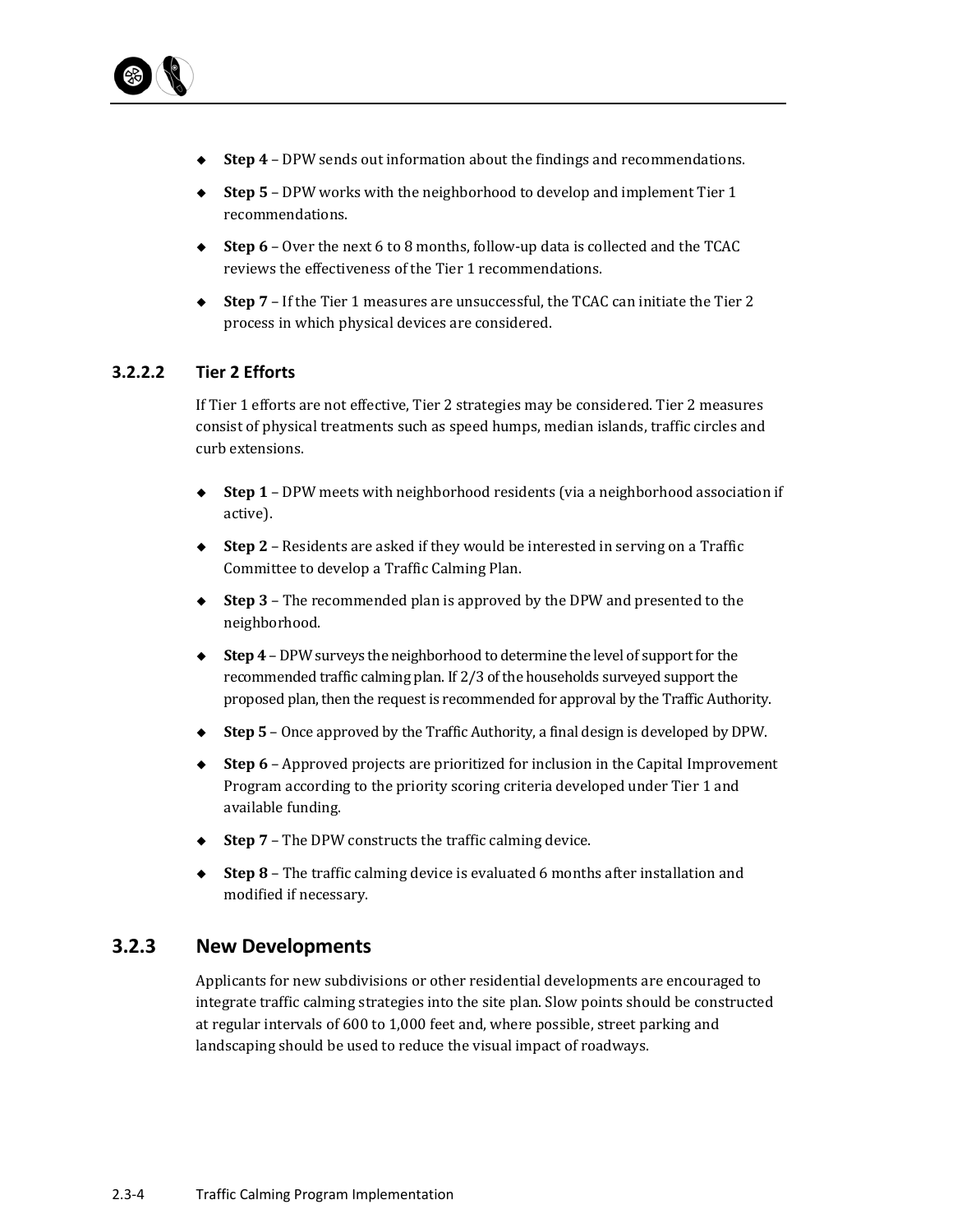For new commercial developments, buildings should be placed on or close to the roadway so as to create a pedestrian-scale environment and a sense of visual enclosure that encourages lower speeds and increased driver awareness. Street furnishings such as street lights, signs, and fencing should be of a pedestrian scale and placed close to the roadway, but should remain out of the travelled way as to avoid potential contact with passing and turning vehicles. Street lamp heights of approximately 12 to 15 feet signal to drivers that they are in a pedestrian environment.

Benches, trash receptacles, bus shelters and other pedestrian amenities can be placed adjacent to the roadway to enhance the pedestrian environment. Care should be taken that space is allowed for opening car doors and for ADA compliance. Parking should be provided on-street or at the rear of buildings with several access points for vehicles and mid-block pedestrian walkways to parking areas. Members of the City Traffic Engineering staff are available to consult on the preferred methods of achieving the goals of this program.

#### **3.2.4 Removal of Traffic Calming Devices**

Traffic calming devices may be removed if the DPW determines they are ineffective or unsafe, or if they have created a negative impact that cannot be corrected. Removal of traffic calming devices may be requested by the neighborhood if they present a petition to the Director of Public Works with the signatures of 67% of the property owners. The final decision to remove the Traffic Calming Devices will be by the Traffic Authority. Streets from which devices are removed shall not be considered for further calming measures for a period of five years after the device is removed, unless initiated by the DPW to address specific safety concerns.

## **3.3 Tier 1 Process**

#### **3.3.1 Project Initiation**

Implementing effective traffic calming measures in a neighborhood requires collaboration between community and governmental entities including Public Works, the Traffic Authority, and the Police and Fire Departments. Residents are encouraged to work through existing neighborhood associations as this allows for better communication and exchange of information.

Residents are asked to first visit the Norwalk DPW Website and utilize an on-line "Traffic Calming Toolbox" so that they can better understand the process associated with requesting traffic calming in their neighborhood and to determine if traffic calming is appropriate.

The traffic calming process begins once the Director of Public Works receives a request from a neighborhood group to initiate a study. The form must include a description of the existing problem and the names and signatures representing at least 50% of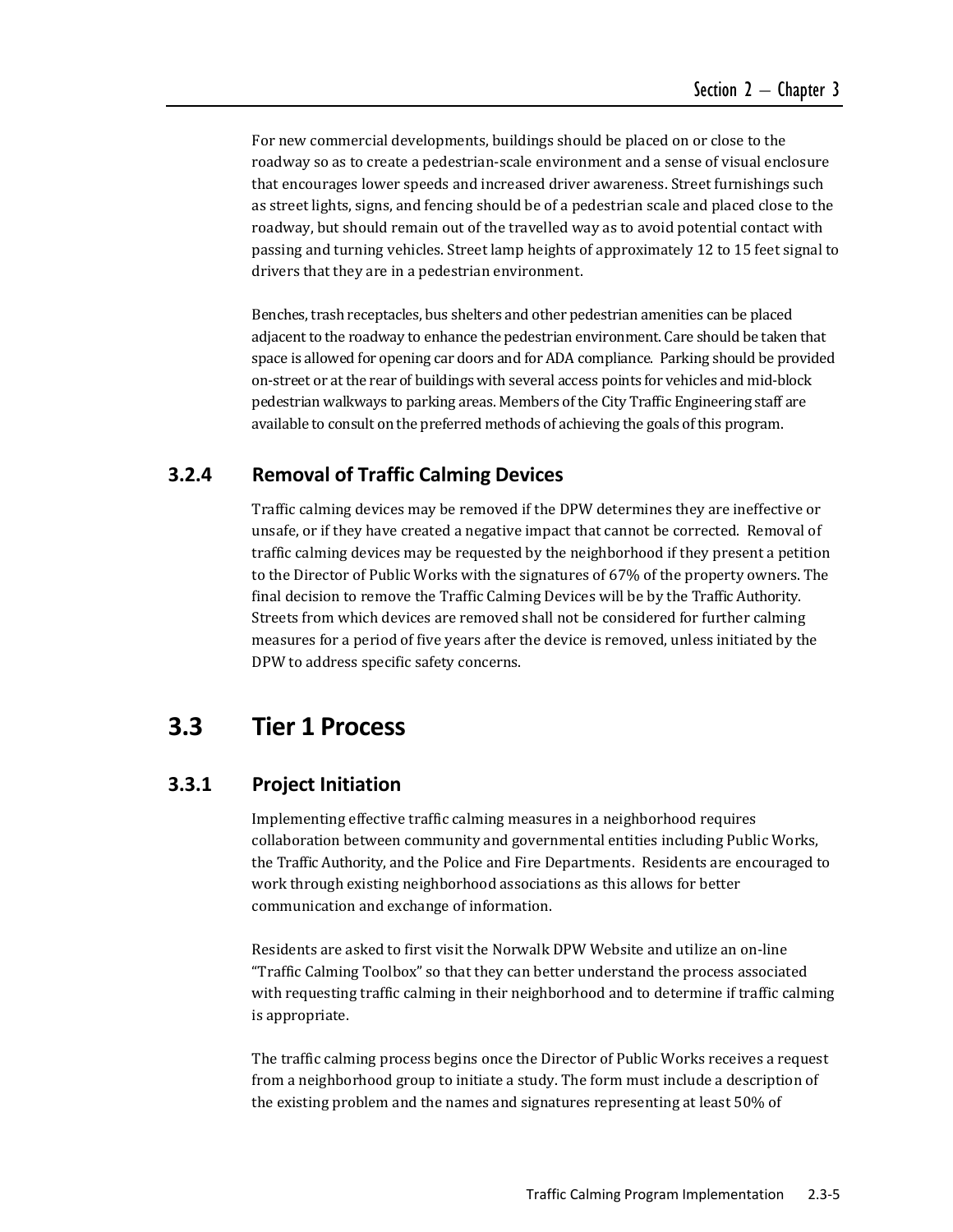

households on the street requesting traffic calming, who are in support of installing traffic calming measures. Persons or groups interested in traffic calming along pedestrian or other routes that may extend beyond their street of residence, should contact DPW for a determination of the required petition area.

A blank Neighborhood Request Form is provided in Appendix A. The form may also be obtained from the DPW page of the City's website at http://www.norwalkct.org/index.aspx?nid=19.

#### **3.3.2 Threshold Criteria**

All applications will be reviewed by the Traffic Calming Advisory Committee (TCAC). To be eligible for the development of a physical Traffic Calming Plan, the road or street segment must meet the following threshold criteria:

- $\blacklozenge$  Street must be accessible to the public, maintained and classified as a Local Road by the City of Norwalk. A limited number of devices are eligible for use on roads classified by the City as collectors or arterials. Speed humps or other devices designed to cause an abrupt change in direction will not be allowed on collector or arterial roadways. Privately owned roadways are not eligible. State roadways may be eligible depending on its classification and volumes. Any traffic calming on state roads would be done in cooperation with ConnDOT via the TCAC.
- $\triangle$  Streets must not have more than two travel lanes.
- $\blacklozenge$  Streets must have a posted speed limit of 35 mph or less.
- $\triangle$  Streets must be primarily residential and not serve as the primary access to commercial or industrial areas.
- $\bullet$  Speed humps or raised crosswalks will not be installed on primary emergency response routes.
- $\blacklozenge$  Traffic volumes must exceed 1,000 vehicles per day or 100 vehicles during the peak hour.
- $\blacklozenge$  A Traffic Speed Study must show that speeding is a problem based on the standard of an 85th percentile speed of at least 6 mph over the posted speed limit.

Roads or Street segments that do not meet these qualifications cannot be considered for the development of a Tier 2 physical traffic calming plan. The DPW and the Police Department will assist with Tier 1 educational and enforcement methods of reducing speed to the best of their ability.

#### **3.3.3 Data Collection**

Once DPW staff understands the scope of the problem in terms of geography and road use, the next step is to determine the boundaries of the study area and collect data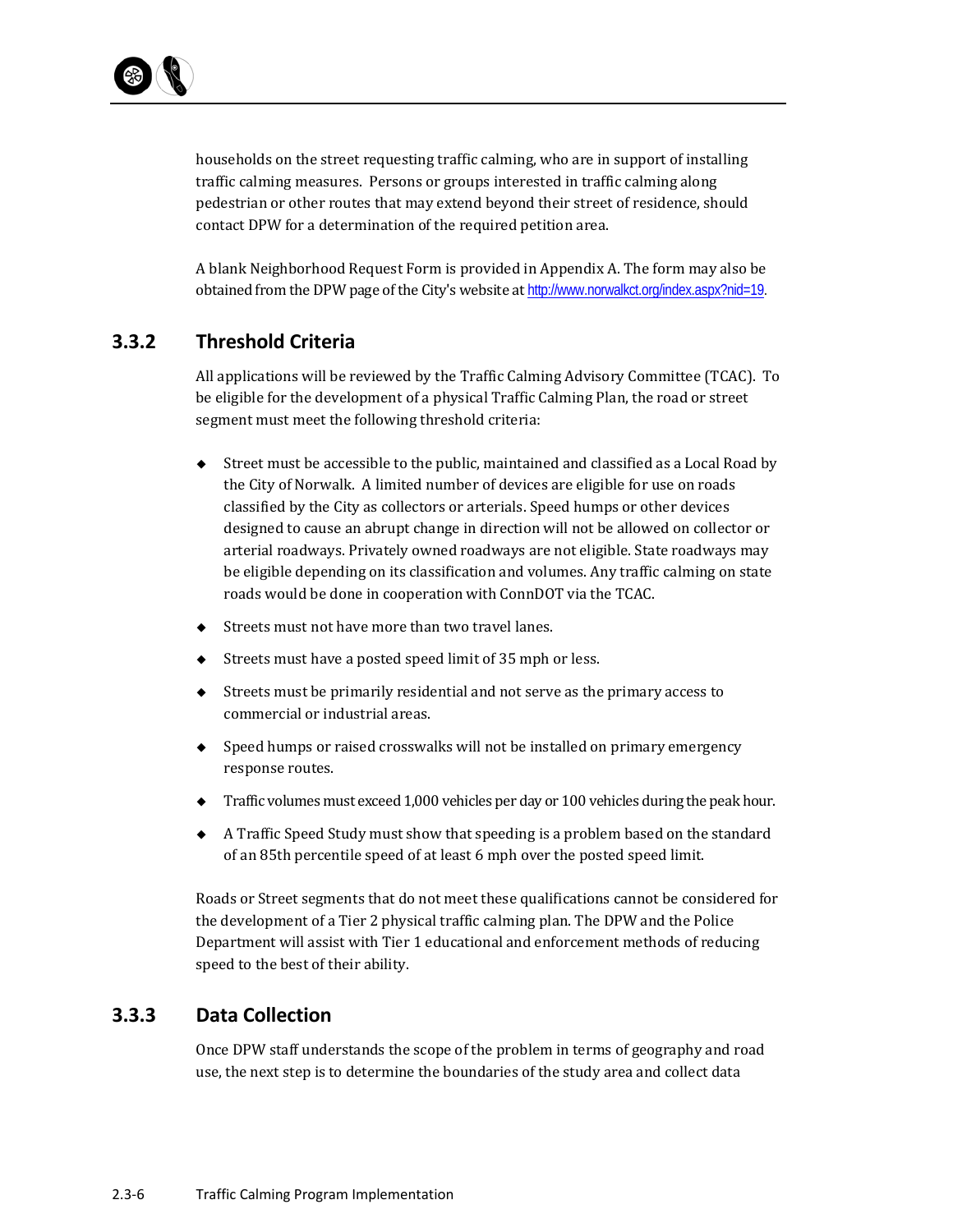which will be compared to the threshold criteria. Depending on the areas of concern to be analyzed, some or all of the following data will be collected:

- ◆ Traffic Volume Counts (Peak and 24-hour)
- ◆ ATR Speed Studies (85th percentile)
- ◆ Origin/Destination Studies
- ◆ Resident Opinion Surveys
- ◆ Field observations
- $\triangleleft$  Reported accidents within the last 3 years
- $\triangleleft$  Other, to be identified as needed

DPW Staff will review the results of the data collected and compare with the established criteria for identifying traffic problems. They will also add the data to the traffic calming database for reference and program review.

#### **3.3.4 Prioritization and Resource Allocation**

Limited funding is available for traffic calming and should be allocated to those areas with the greatest need and where the use of traffic calming can have the greatest effect. Applications will be prioritized based on a series of criteria including speed, volume, accident history, proximity to schools, etc. as described in the Exhibit 3-1 below. Neighborhood traffic calming projects that are not selected for funding in the upcoming fiscal year remain eligible for funding in future years.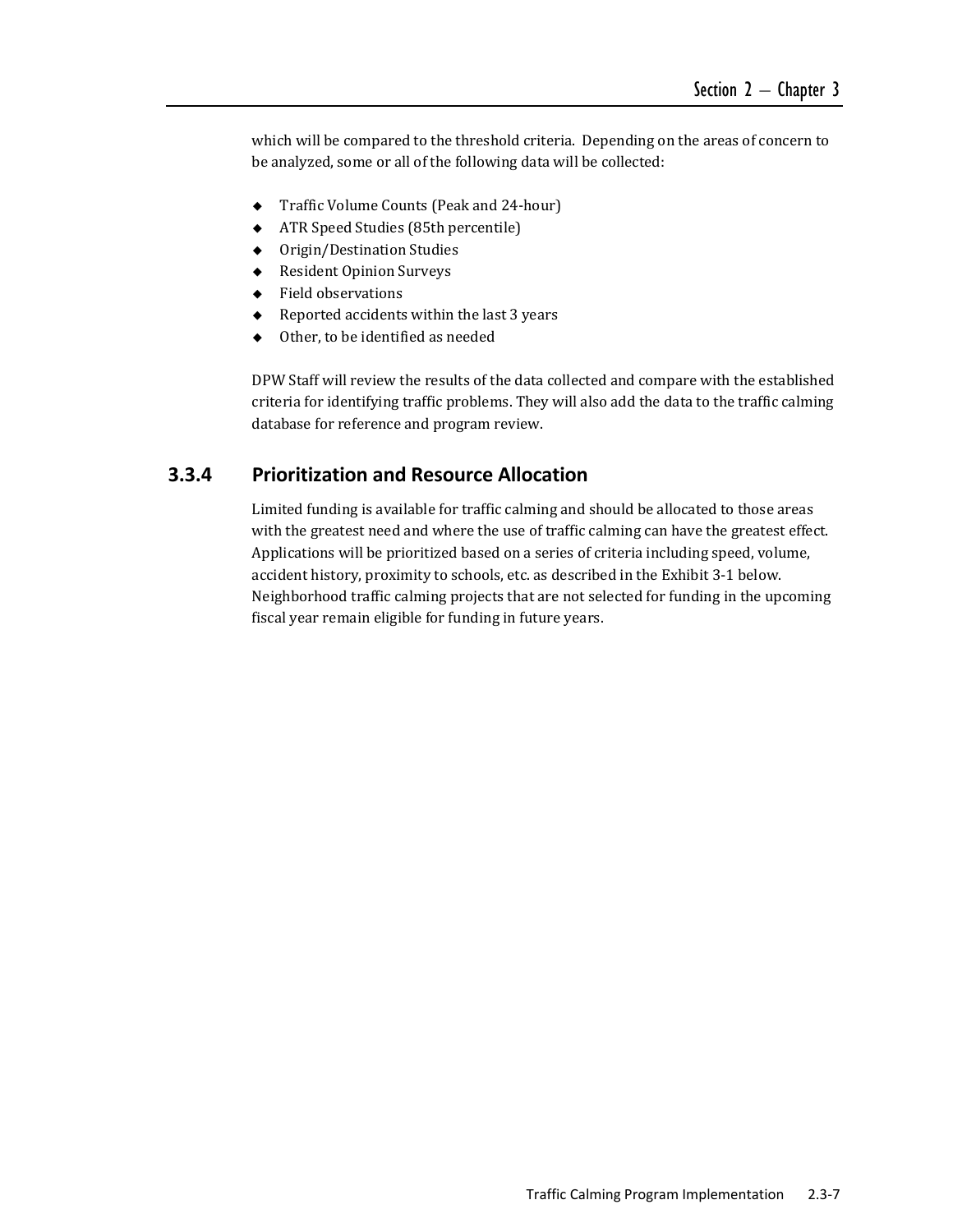| Criteria                              | Definition                                                                                                                                                                                    | Value            | Points           |
|---------------------------------------|-----------------------------------------------------------------------------------------------------------------------------------------------------------------------------------------------|------------------|------------------|
| Average Daily Traffic Volume<br>(ADT) | Traffic volumes are measured for an average 24 hour period on a<br>single street in the traffic calming area.                                                                                 | < 1000           | $\boldsymbol{0}$ |
|                                       |                                                                                                                                                                                               | 1000-1500        | 1                |
|                                       |                                                                                                                                                                                               | 1500-2000        | 2                |
|                                       |                                                                                                                                                                                               | 2000-3000        | 3                |
|                                       |                                                                                                                                                                                               | 3000-4000        | 4                |
|                                       |                                                                                                                                                                                               | >4000            | 5                |
| Peak Hour Traffic Volumes             | Traffic volumes are measured during the peak hour for both<br>directions on a single street in the traffic calming area.                                                                      | $<$ 200          | 1                |
|                                       |                                                                                                                                                                                               | 200-250          | 2                |
|                                       |                                                                                                                                                                                               | 250-300          | 3                |
|                                       |                                                                                                                                                                                               | 300-400          | 4                |
|                                       |                                                                                                                                                                                               | >400             | 5                |
| Percentage of Cut-through<br>Traffic  | Percentage of traffic without an origin or destination within the study<br>area versus the total peak hour traffic entering/exiting the area.                                                 | $<$ 20%          | 1                |
|                                       |                                                                                                                                                                                               | 20%-40%          | 2                |
|                                       |                                                                                                                                                                                               | 40%-60%          | 3                |
|                                       |                                                                                                                                                                                               | 60%-80%          | 4                |
|                                       |                                                                                                                                                                                               | $>80\%$          | 5                |
| 85th Percentile Speed                 | Measured speed at which 15% of vehicles exceed. Scoring based<br>on mph over the posted speed limit.                                                                                          | $6 - 7$          | 1                |
|                                       |                                                                                                                                                                                               | $8 - 9$          | 2                |
|                                       |                                                                                                                                                                                               | $10-12$          | 3                |
|                                       |                                                                                                                                                                                               | $13 - 15$        | 4                |
|                                       |                                                                                                                                                                                               | >15              | 5                |
| Accidents                             | Number of reported accidents, correctable by traffic calming on the<br>project street in the last three years.                                                                                | $< 5$            | 1                |
|                                       |                                                                                                                                                                                               | $6 - 9$          | 2                |
|                                       |                                                                                                                                                                                               | $10-12$          | 3                |
|                                       |                                                                                                                                                                                               | $13 - 15$        | 4                |
|                                       |                                                                                                                                                                                               | $>15$            | 5                |
| <b>Pedestrian Generators</b>          | Public and private facilities on or near the project street, such as<br>schools, parks, community houses, senior housing, etc., which<br>generate a substantial amount of pedestrian traffic. | >1 mile          | 1                |
|                                       |                                                                                                                                                                                               | $3/4 - 1$ mile   | 2                |
|                                       |                                                                                                                                                                                               | $1/2 - 3/4$ mile | 3                |
|                                       |                                                                                                                                                                                               | 1/4 - 1/2 mile   | 4                |
|                                       |                                                                                                                                                                                               | $< 1/4$ mile     | 5                |
| <b>Public Support</b>                 | For DPW neighborhood surveys one additional point is given for<br>every 5% of households supporting the proposed plan over 70%                                                                | 75%-79%          | 1                |
|                                       |                                                                                                                                                                                               | 80%-84%          | 2                |
|                                       |                                                                                                                                                                                               | 85%-89%          | 3                |
|                                       |                                                                                                                                                                                               | 90%-95%          | 4                |
|                                       |                                                                                                                                                                                               | >95%             | 5                |

#### **Exhibit 3-1 Priority Scoring Guidelines**

# **3.3.5 Public Involvement**

Being a neighborhood based program, any proposed calming measure within an affected area requires a significant level of community input and support. Residents may have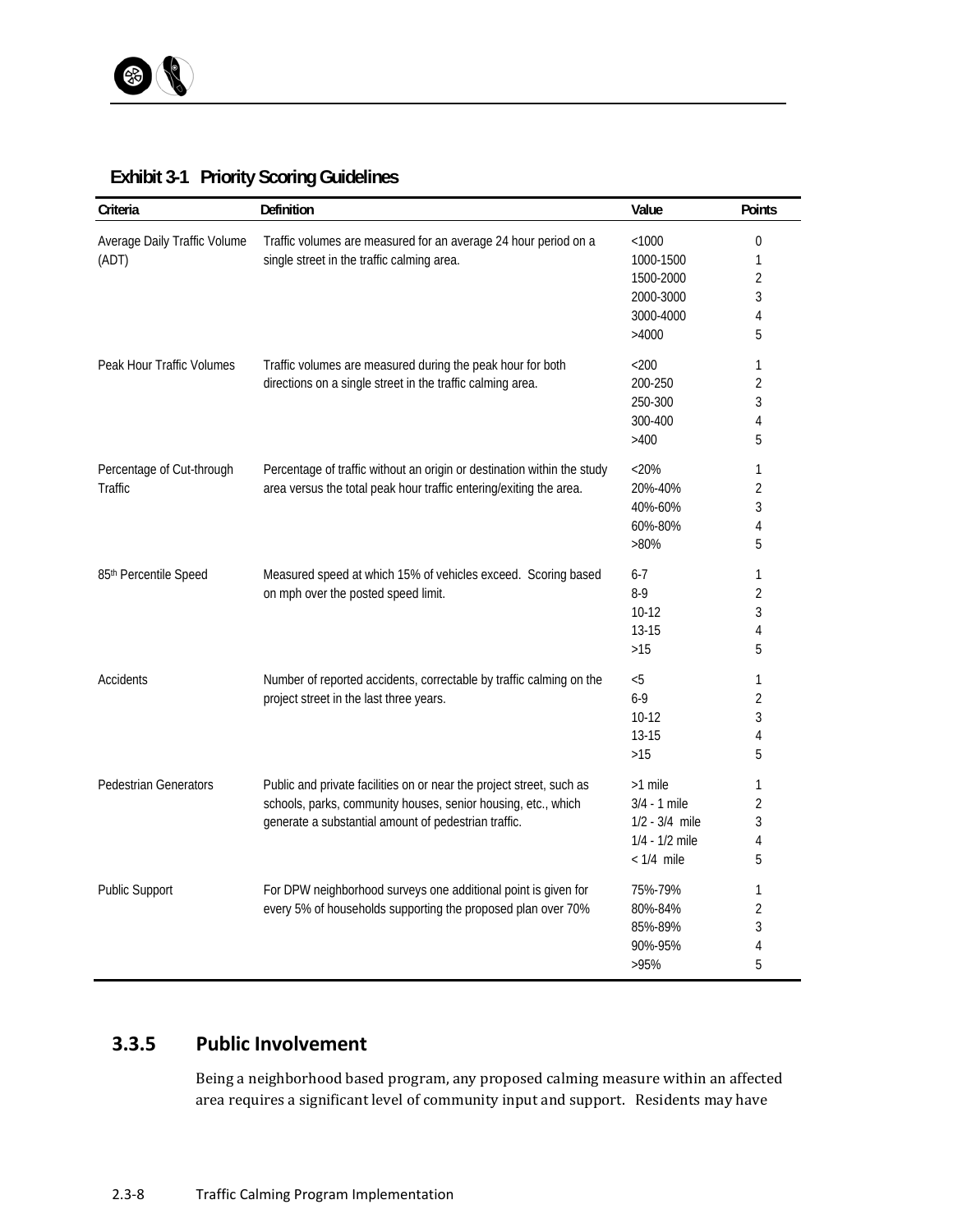strong opinions and emotions about any actions that affect the appearance and condition of streets in their neighborhood.

Once an application is accepted and the data collection is complete, the DPW staff will present its findings and solicit input on Tier 1 calming measures. For complex projects, a neighborhood advisory committee will be formed to work with DPW on the development the traffic calming plan.

# **3.4 Tier 2 Process**

#### **3.4.1 Public Approval Process**

Before an application for a Tier 2 traffic calming device can be submitted to the Traffic Authority for approval, the DPW will conduct public outreach to gauge support for the proposed action. Surveys will be mailed to every household within the designated study area. If at least two thirds of all households within the designated area complete and return the original survey form indicating support of the proposed plan, then the plan will be presented to the Common Council for approval.

If at least two thirds of the households do not return affirmative surveys, the request may not proceed. For the purposes of this program, a household is defined as any owned or rented living unit with its own street address, regardless of how many people live in each unit. Each survey will represent one household.

The designated area will be determined by the Director of Public Works or designee to include residences on the proposed street, as well as residences on all streets that have major access to the street where the traffic calming device is installed. The DPW will work with the neighborhood, as well as police, fire and rescue services to select appropriate traffic calming measures for each location, and implementation will be based on priority ranking and available funding.

#### **3.4.2 Design of Physical Devices**

Traffic calming measures should be designed using recognized standards and practices of the Institute of Transportation Engineers, AASHTO, and the Connecticut Department of Transportation. Traffic calming designs shall conform to the Manual on Uniform Traffic Control Devices and Regulations of the State Traffic Commission. In addition, the devices should meet the City of Norwalk's specifications and details.

#### **3.4.3 Temporary Installations**

Temporary installations allow residents, bicyclists, emergency personnel and other street users to "try before they buy" and determine if a given traffic calming measure is